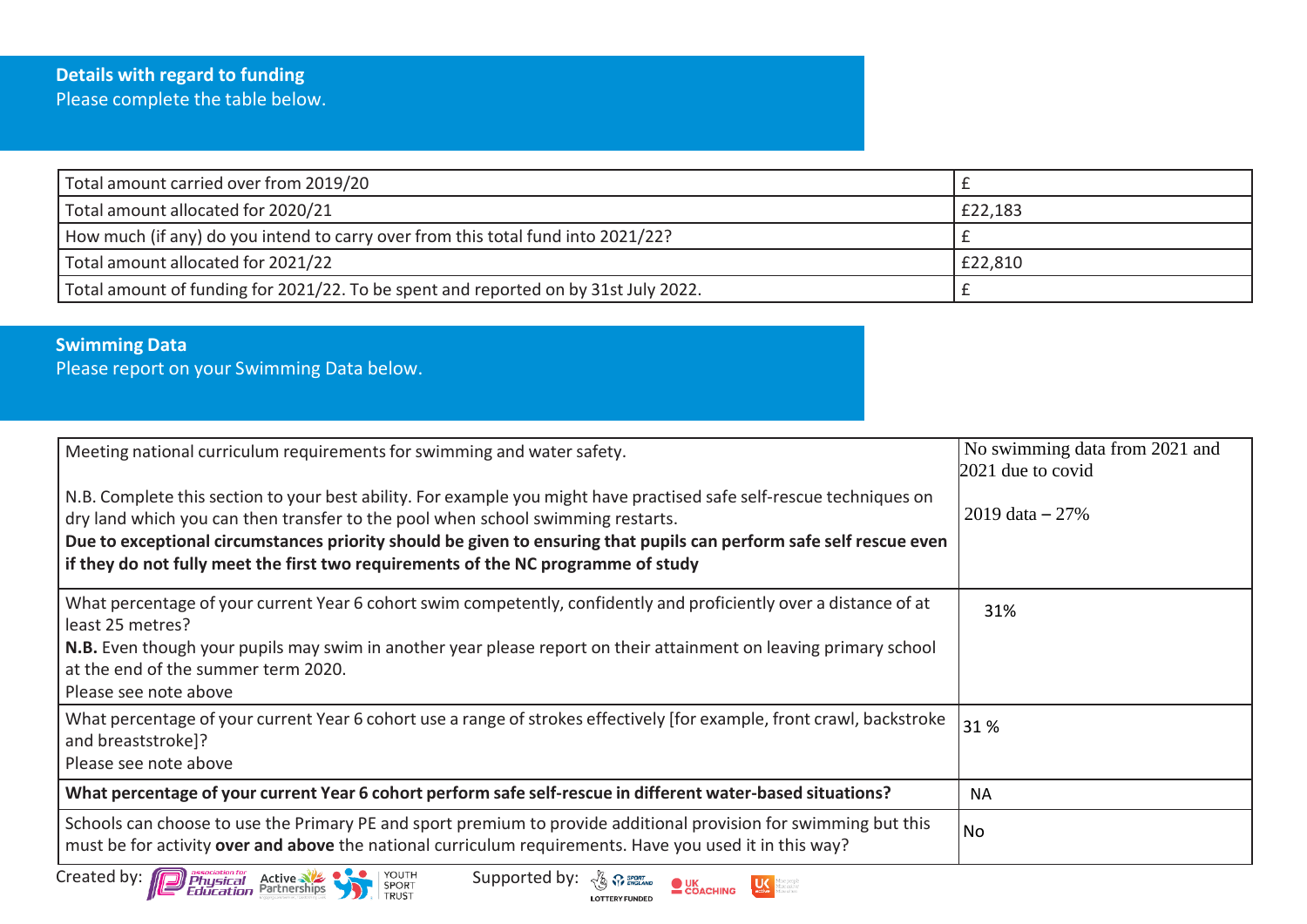## **Action Plan and Budget Tracking**

Capture your intended annual spend against the 5 key indicators. Clarify the success criteria and evidence of impact that you intend to measure to evaluate for pupils today and for the future.

| <b>Academic Year: 2021/2022</b>                                                                                                                                                                                           | <b>Total fund allocated:</b>                                                                                                                                                                                                                                        | <b>Date Updated:</b>  |                                                                                                   |                                             |
|---------------------------------------------------------------------------------------------------------------------------------------------------------------------------------------------------------------------------|---------------------------------------------------------------------------------------------------------------------------------------------------------------------------------------------------------------------------------------------------------------------|-----------------------|---------------------------------------------------------------------------------------------------|---------------------------------------------|
| Key indicator 1: The engagement of all pupils in regular physical activity - Chief Medical Officers guidelines recommend that<br>primary school pupils undertake at least 30 minutes of physical activity a day in school |                                                                                                                                                                                                                                                                     |                       |                                                                                                   | Percentage of total allocation:<br>%        |
| Intent                                                                                                                                                                                                                    | Implementation                                                                                                                                                                                                                                                      |                       | Impact                                                                                            |                                             |
| Your school focus should be clear<br>what you want the pupils to know<br>and be able to do and about<br>what they need to learn and to<br>consolidate through practice:                                                   | Make sure your actions to achieve<br>are linked to your intentions:                                                                                                                                                                                                 | Funding<br>allocated: | Evidence of impact: what do<br>pupils now know and what<br>can they now do? What has<br>changed?: | Sustainability and suggested<br>next steps: |
| Planned spending delayed due to<br>Covid. Money already committed<br>for Daily Mile, Basketball<br>markings                                                                                                               |                                                                                                                                                                                                                                                                     | £3500                 |                                                                                                   |                                             |
| Access to high quality resources during<br>PE sessions. Enough quantity of<br>resources to enable access for all                                                                                                          | Purchase of additional PE resources to<br>support PE sessions e.g. Balls/Racquets.<br>All sports and activities taught in PE<br>sessions to be fully resourced All<br>lindividuals have access to sufficient<br>resources to be able to engage fully in<br>llessons | £3000                 |                                                                                                   |                                             |
| All children to receive at least 2 active<br>learning opportunities weekly. Children<br>to be more engaged with learning<br>through use of movement breaks and<br>active learning.                                        | Use of Daily Mile.<br>One PE lesson per week delivered as<br>PPA by PE Specialist and one delivered<br>by classteacher                                                                                                                                              | £500                  |                                                                                                   |                                             |





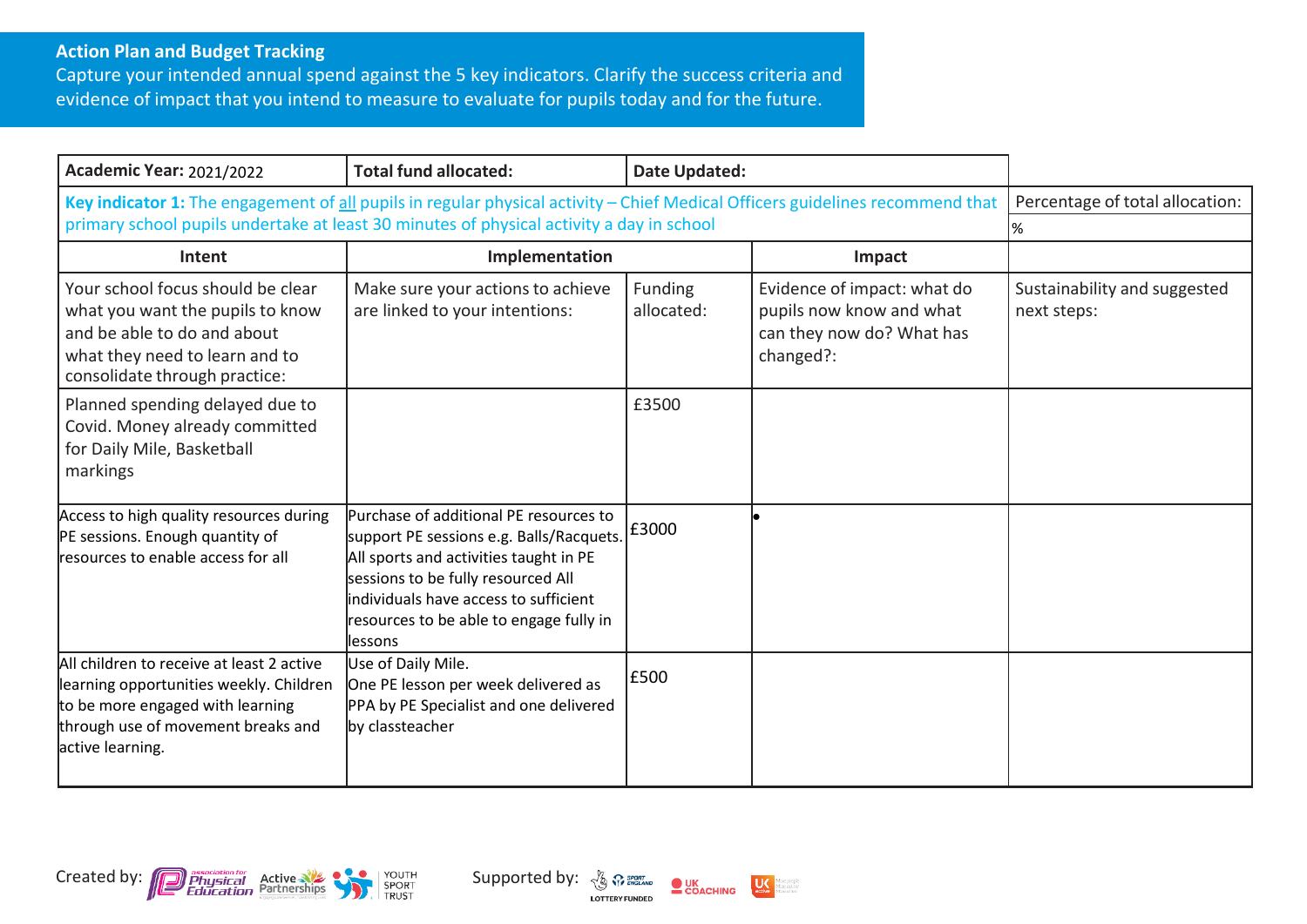| Increase amount of regular fitness<br>activity.<br>Subscription to 5 a Day                                                                                                      | Promote active breaks within the<br>classroom between activities                                                                                                                                                                                                                                                                                                                                          | £350                  |                                                                                                   |                                             |
|---------------------------------------------------------------------------------------------------------------------------------------------------------------------------------|-----------------------------------------------------------------------------------------------------------------------------------------------------------------------------------------------------------------------------------------------------------------------------------------------------------------------------------------------------------------------------------------------------------|-----------------------|---------------------------------------------------------------------------------------------------|---------------------------------------------|
| Key indicator 2: The profile of PESSPA being raised across the school as a tool for whole school improvement                                                                    |                                                                                                                                                                                                                                                                                                                                                                                                           |                       |                                                                                                   | Percentage of total allocation:             |
| Intent                                                                                                                                                                          | Implementation                                                                                                                                                                                                                                                                                                                                                                                            |                       | Impact                                                                                            | %                                           |
|                                                                                                                                                                                 |                                                                                                                                                                                                                                                                                                                                                                                                           |                       |                                                                                                   |                                             |
| Your school focus should be clear<br>what you want the pupils to know<br>and be able to do and about<br>what they need to learn and to<br>consolidate through practice:         | Make sure your actions to achieve<br>are linked to your intentions:                                                                                                                                                                                                                                                                                                                                       | Funding<br>allocated: | Evidence of impact: what do<br>pupils now know and what<br>can they now do? What has<br>changed?: | Sustainability and suggested<br>next steps: |
| Invest in outdoor gym equipment<br>More equipment and opportunity on all<br>playgrounds for children to participate in part in. Ensure Sports Leaders are<br>physical activity. | Development of playground so there is<br>a variety of activities children can take<br>helping during break and lunchtime in<br>terms of running clubs. Develop active<br>learning in other lessons<br>Work with the Pentagon Play, School<br>Council, SLT, Premises manager and PE<br>Teacher to choose and install the<br>equipment in the playground. Highlight<br>playground area to put the equipment | £10,000               |                                                                                                   |                                             |

| Key indicator 3: Increased confidence, knowledge and skills of all staff in teaching PE and sport                                                                       | Percentage of total allocation:                                        |                       |                                                                                                   |                                             |
|-------------------------------------------------------------------------------------------------------------------------------------------------------------------------|------------------------------------------------------------------------|-----------------------|---------------------------------------------------------------------------------------------------|---------------------------------------------|
|                                                                                                                                                                         |                                                                        |                       |                                                                                                   |                                             |
| Intent                                                                                                                                                                  |                                                                        |                       |                                                                                                   |                                             |
| Your school focus should be clear<br>what you want the pupils to know<br>and be able to do and about<br>what they need to learn and to<br>consolidate through practice: | Make sure your actions to<br>achieve are linked to your<br>intentions: | Funding<br>allocated: | Evidence of impact: what do<br>pupils now know and what<br>can they now do? What has<br>changed?: | Sustainability and suggested<br>next steps: |



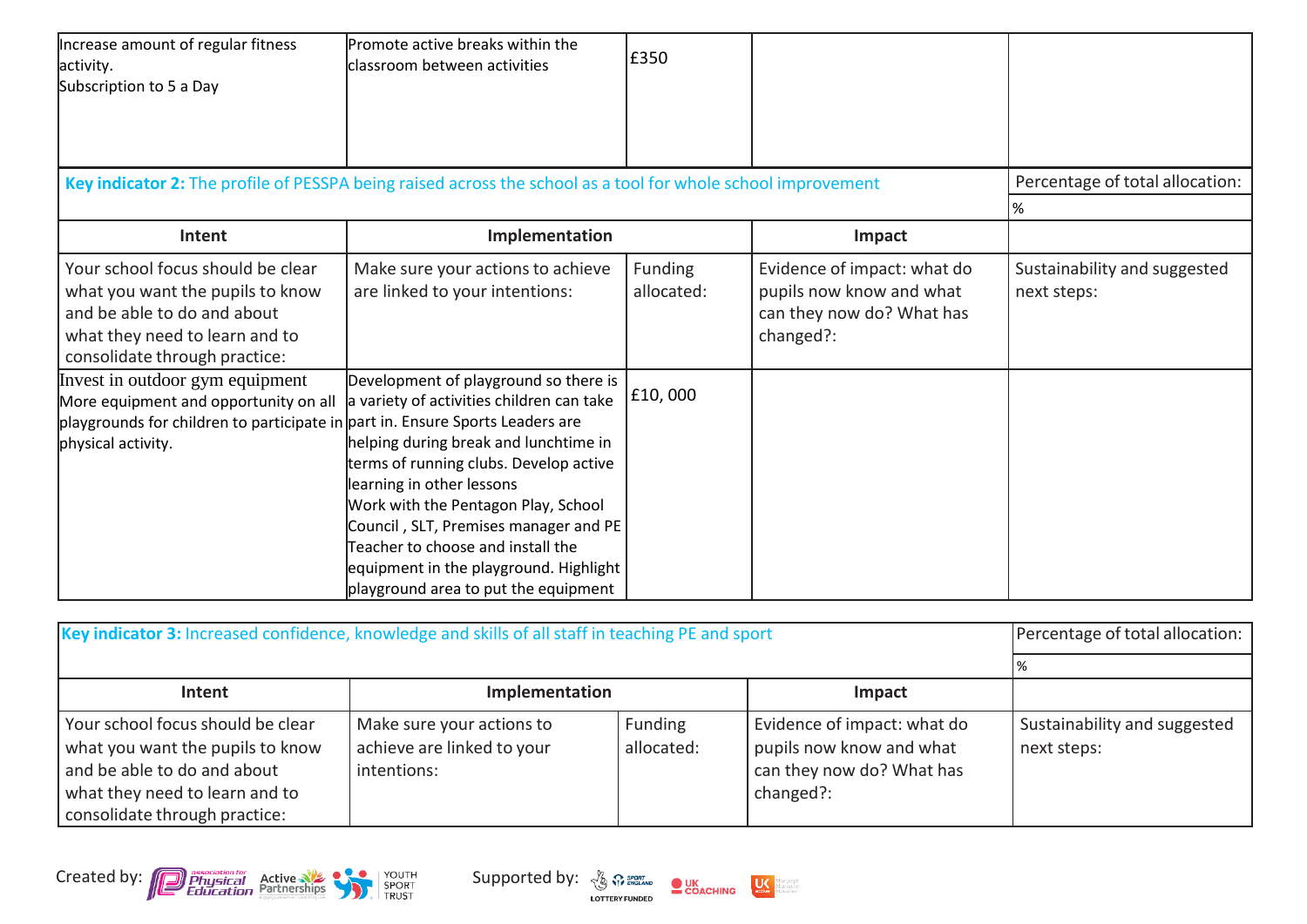| Staff training on active PE sessions Post<br>Covid-19 led by Ally Tansley.<br>All staff to work alongside PE specialist<br>developing confidence to support in<br>lessons | Increased confidence, knowledge and<br>skills of all staff in teaching PE and<br>sport<br>PE HTLA to provide training and<br>guidance to support LSAs in<br>supporting lessons | £3000                 |                                                                                                   |                                             |
|---------------------------------------------------------------------------------------------------------------------------------------------------------------------------|--------------------------------------------------------------------------------------------------------------------------------------------------------------------------------|-----------------------|---------------------------------------------------------------------------------------------------|---------------------------------------------|
| Key indicator 4: Broader experience of a range of sports and activities offered to all pupils                                                                             |                                                                                                                                                                                |                       |                                                                                                   | Percentage of total allocation:             |
|                                                                                                                                                                           |                                                                                                                                                                                |                       |                                                                                                   |                                             |
| Intent                                                                                                                                                                    | Implementation                                                                                                                                                                 |                       | Impact                                                                                            |                                             |
| Your school focus should be clear<br>what you want the pupils to know<br>and be able to do and about<br>what they need to learn and to<br>consolidate through practice:   | Make sure your actions to<br>achieve are linked to your<br>intentions:                                                                                                         | Funding<br>allocated: | Evidence of impact: what do<br>pupils now know and what<br>can they now do? What has<br>changed?: | Sustainability and suggested<br>next steps: |
| To ensure the curriculum is broad,<br>balanced and flexible to new learning for<br>EYFS, KS1 and KS2.                                                                     | Continue to evolve the curriculum and<br>monitor the desire and enjoyment of<br>the children within school.                                                                    | £ 700                 |                                                                                                   |                                             |
| Teamwork resources and activities to<br>ensure that children are able to work co-<br>operatively                                                                          |                                                                                                                                                                                |                       |                                                                                                   |                                             |



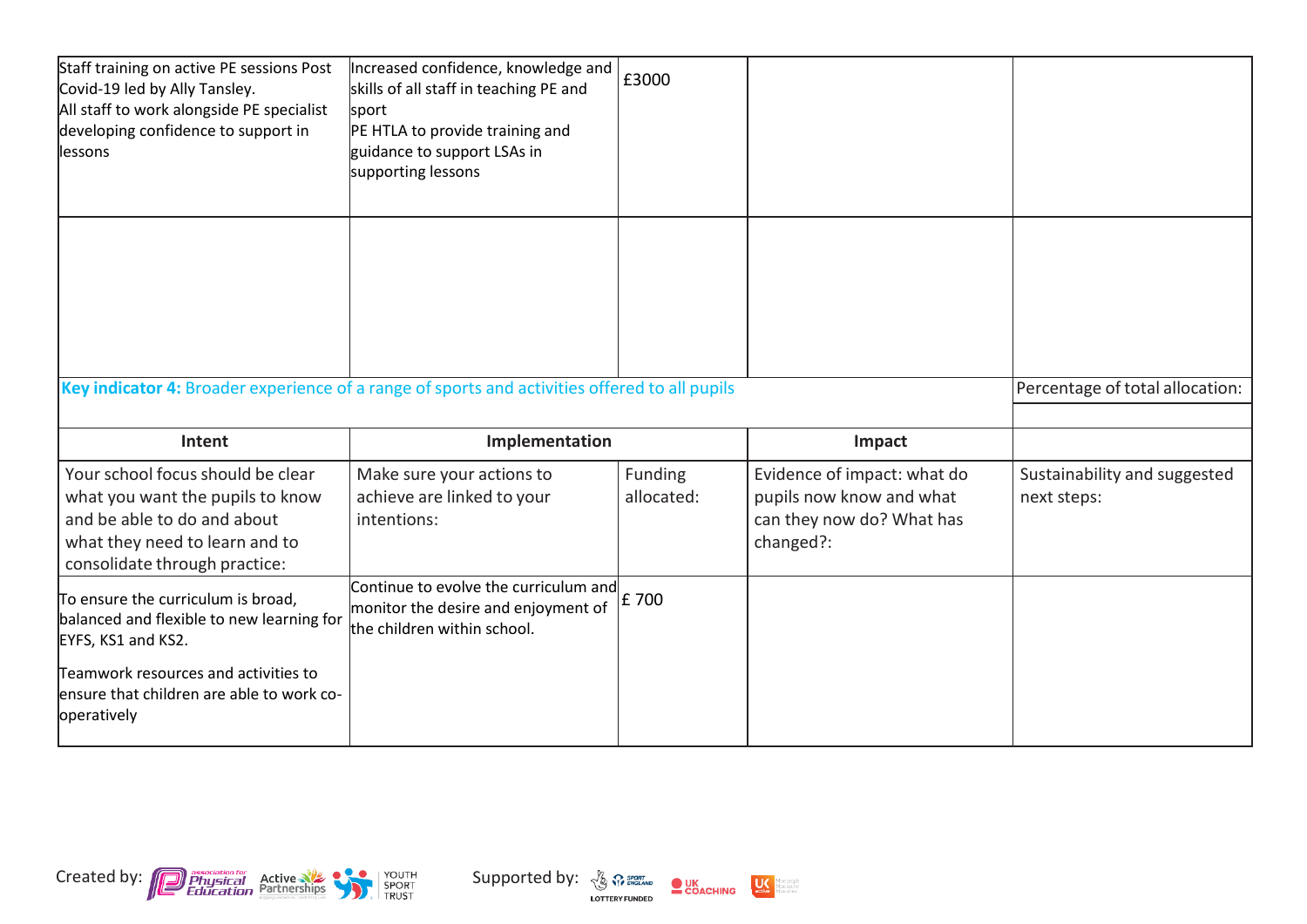| Year 5/6 children offered Bikeability<br>cycling training leading to increased<br>confidence when riding bikes on roads<br>and general cycling skills. | Children aware of road safety and<br>able to ride safely.                                                                                                                                                                                                                                                | E200      |  |
|--------------------------------------------------------------------------------------------------------------------------------------------------------|----------------------------------------------------------------------------------------------------------------------------------------------------------------------------------------------------------------------------------------------------------------------------------------------------------|-----------|--|
| Range of after school clubs is wide and<br>varied to give the children a range of<br>experiences.                                                      | Clubs meet the varied interests of<br>children within the school and cover<br>all the main sports. The school always<br>aims to have at least one sport that<br>the children may not have<br>experienced before. Use of premium<br>to keep cost low and ensure that no<br>child misses out through cost. | <b>NA</b> |  |